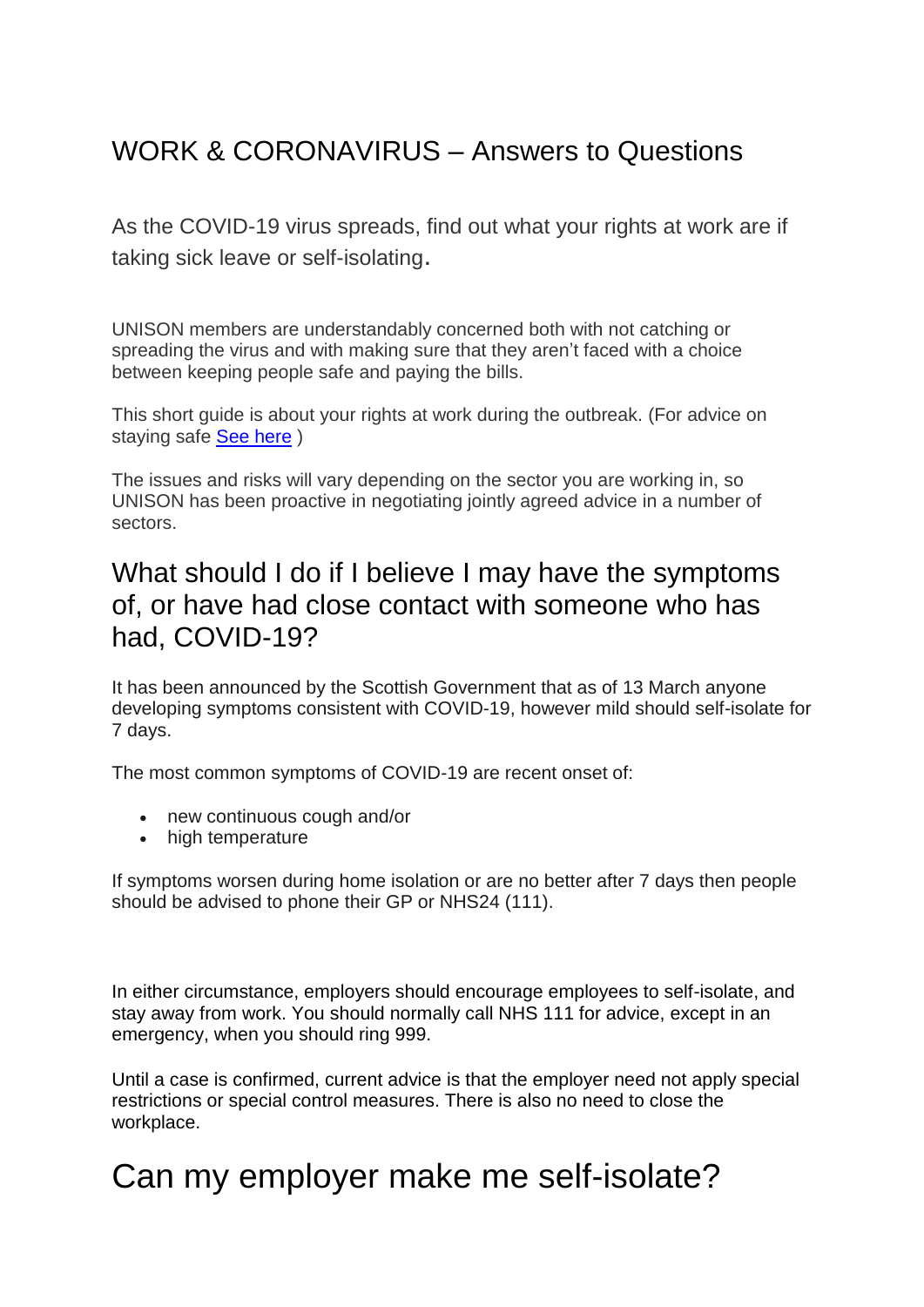Yes, your employer can instruct you not to attend your workplace.

# If I have to self-isolate, will I be paid?

This depends on where you work.

In Local Government: employees who have to self-isolate and who are unable to work from home will be granted paid leave, for the duration of the self-isolation or until they develop symptoms. If symptoms develop normal sick leave provisions apply. (See SJC Standard conditions of service Part 2, Para 8.7).

In the NHS: Employees will be entitled to payment as if at work during this period.

Members in other sectors should check with their branch as to what arrangements are [your UNISON branch](https://branches.unison.org.uk/) or if they are concerned that their employer is not following guidance.

Wherever you work if you are self isolating you will need to inform your employer.

### Do I have to work while I self isolate?

Again depends on where you work and what your job is. For many people working from home is not an option. For those that can - if you are symptom free then arrangements should be made for you to work from home, where possible.

## Sick pay for having Coronavirus?

Statutory [sick pay](https://www.unison.org.uk/get-help/knowledge/leave/sick-leave/) is now available from the first day you are off sick, and if you are paid less than £118 a week you will be able to access Universal Credit or Contributory Employment and Support Allowance more easily.

Unfortunately, if you're on a zero-hours contract you are not entitled to statutory sick pay, unless you can demonstrate that you earn at least £118 per week from your employer.

We are urging the government to help those on zero-hours contracts.

### Will self isolation be counted towards sickness absence procedures?

Not in the case of NHS or Local Government employees – others should check local arrangements with their branch.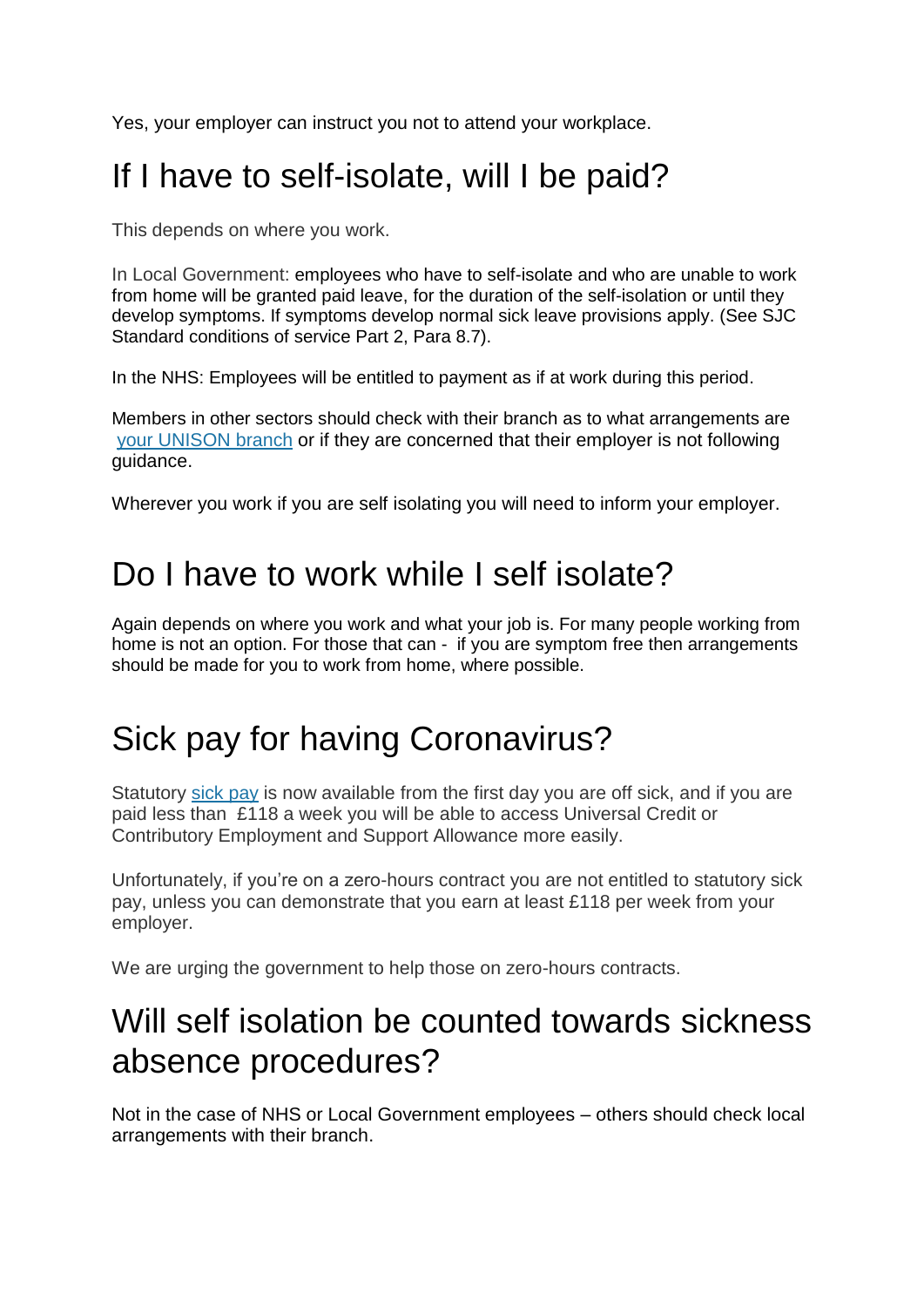## What should my employer do if a case of COVID-19 is confirmed in the workplace?

If an employee or anyone else who has visited your workplace is confirmed as having the virus, your employer will be contacted by their local health protection team to discuss the case, identify people who have been in contact with them, and advise on any actions or precautions that should be taken.

## What protective equipment should I be getting from my employer?

This depends on what you do, with whom, and where you are working. Your employer must carry out a full risk assessment and provide you with the specialist training and the personal protective equipment (PPE) (gowns/aprons, masks, gloves, etc) that you may require.

This guidance recommends that staff caring for patients with confirmed COVID-19 or suspected cases undergoing "aerosol generating procedure" should be provided with FFP3 respirator, disposable eye protection (preferably visor), long-sleeved disposable gown and gloves.

Staff caring for a patient with unconfirmed cases should be provided with fluidresistant surgical mask, gloves, apron and eye protection if there's a risk of splashing into the eyes.

### Cleaning in non-healthcare (including educational) settings

If you are cleaning an area where there have been possible or confirmed cases, you should as a minimum be provided with disposable gloves and apron. Hands should be washed with soap and water after all PPE has been removed.

Where a higher level of contamination may have been present (for example, where unwell individuals have slept such as a hotel room or boarding school dormitory, or where there is visible contamination with body fluids), then the need for additional PPE such as a surgical face mask and full-face visor should be considered. The local health protection team will advise on this.

[Gov.uk advice on cleaning in non-healthcare settings.](https://www.gov.uk/government/publications/covid-19-decontamination-in-non-healthcare-settings/covid-19-decontamination-in-non-healthcare-settings)